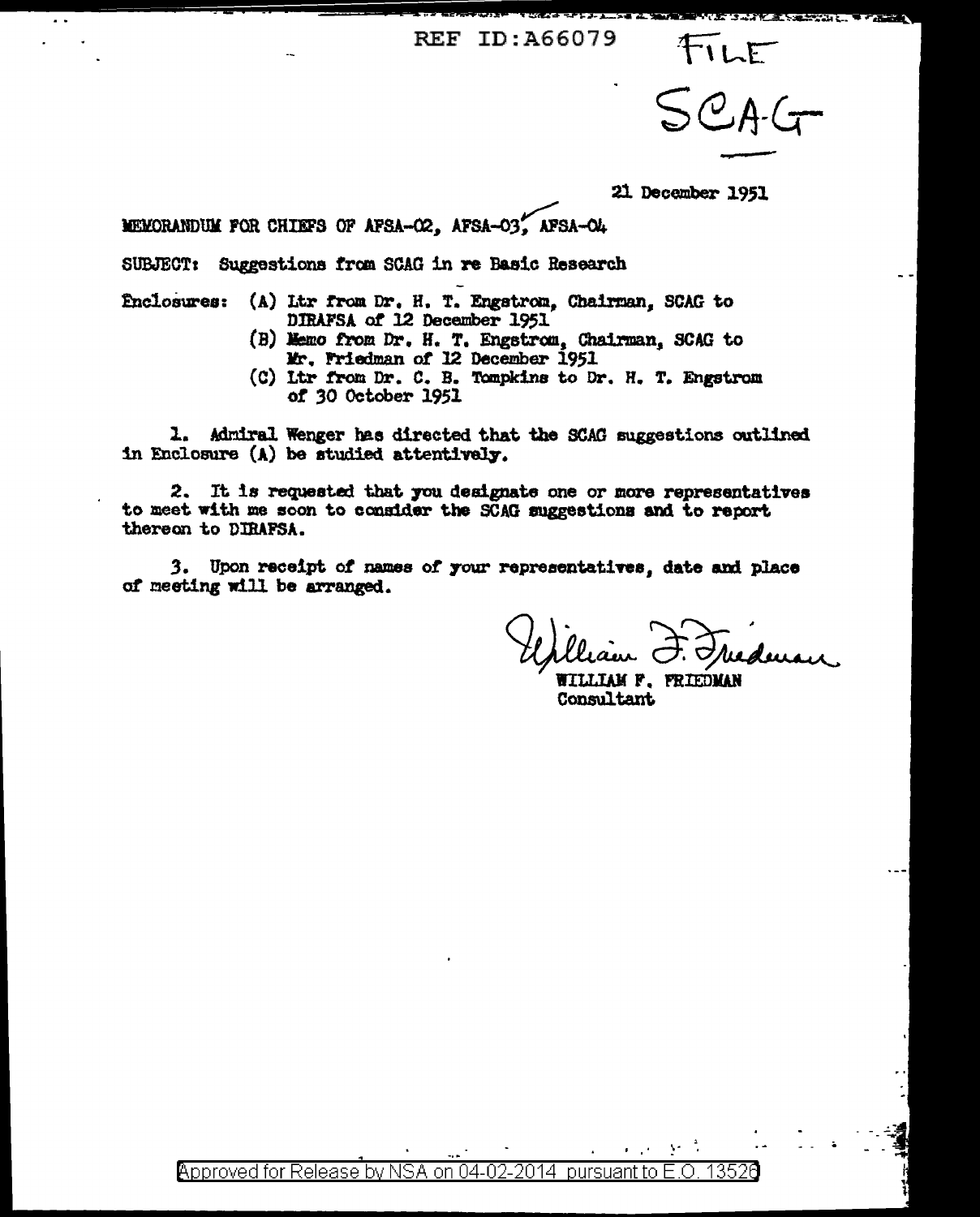## ENGINEERING RESEARCH ASSOCIATES. INC.

507 18th Street South, Arlington, Va.

**HALLMART BRE** 

튉

 $\mathbf{I}$ 

 $\sum_{i=1}^n\sum_{j=1}^n\sum_{j=1}^n\sum_{j=1}^n\sum_{j=1}^n\sum_{j=1}^n\sum_{j=1}^n\sum_{j=1}^n\sum_{j=1}^n\sum_{j=1}^n\sum_{j=1}^n\sum_{j=1}^n\sum_{j=1}^n\sum_{j=1}^n\sum_{j=1}^n\sum_{j=1}^n\sum_{j=1}^n\sum_{j=1}^n\sum_{j=1}^n\sum_{j=1}^n\sum_{j=1}^n\sum_{j=1}^n\sum_{j=1}^n\sum_{j=1}^n\sum_{j$ 

츽 al<br>Al

12 December 1951

Maj. Gen. Ralph J. Canine, Director Armed Forces Security Agency Washington 25, D. C.

Dear Sir:

At the last meeting of SCAG, the question of basic research in connection with certain special problems of AFSA was discussed. On the basis of this discussion, SCAG strongly recornerds that AFSA put forth additional effort in basic research.

SCAC suggests that AFSA appoint a committee to investigate the possibilities of implementing such a program, by contract or otherwise, and to delineate in general terms the nature of this program. SCAG, both collectively and individually, is prepared to offer you any assistance. either in the preparation of this program or in the implementation of it.

HIPY

Very truly yours,

 $/\mathbf{s}/$ H. T. Engstrom

H. T. Engstrom

Ind.1

**HTE:nlb**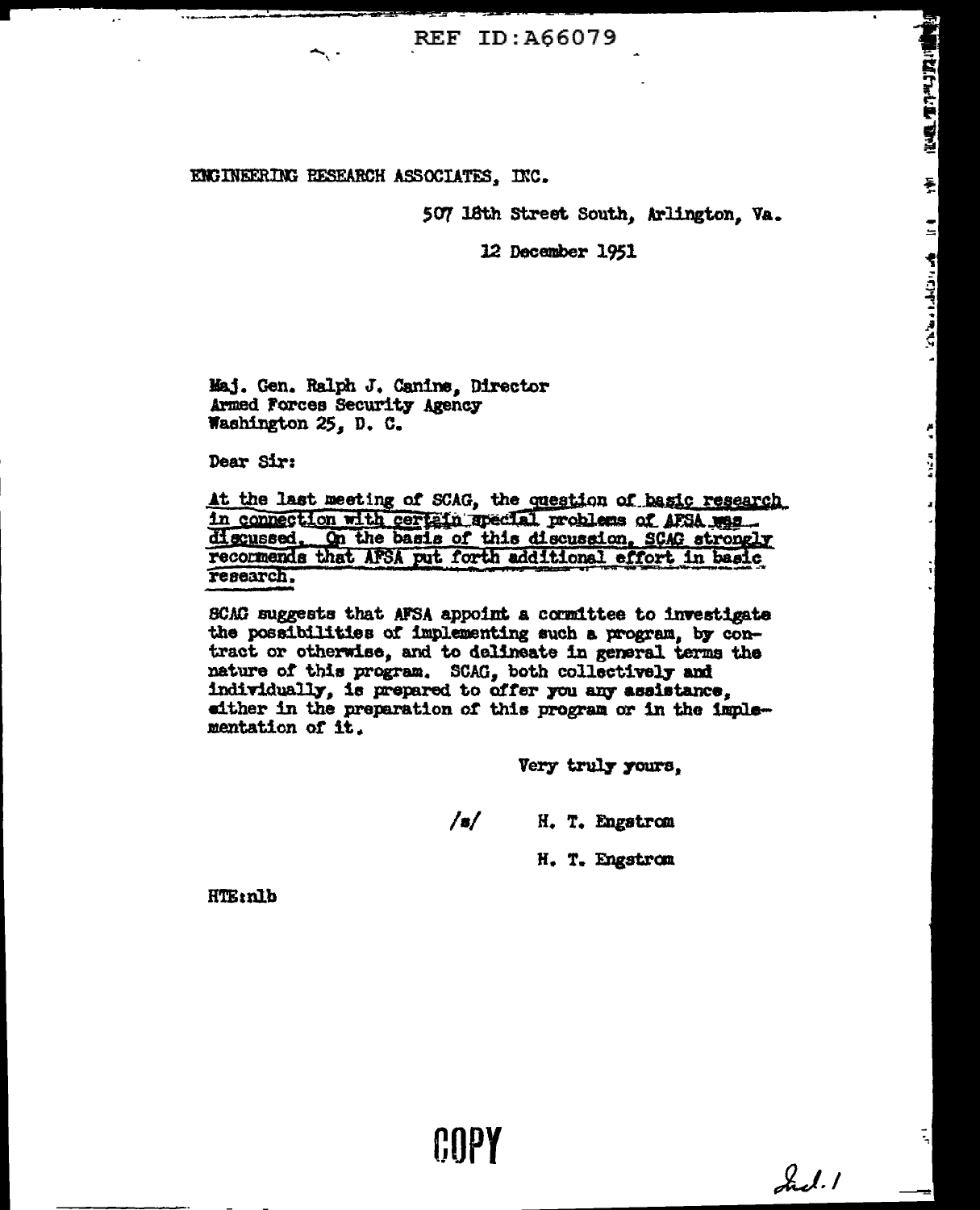ENGINEERING RESEARCH ASSOCIATES. INC.

507 18th Street South, Arlington, Va.

12 December 1951

### MEMORANDUM TO MR. FRIEDMAN:

In connection with the proposed program of basic research, Dr. Tompkins has submitted the following information:

- I. Rand Corporation
	- 1. Experience: Computing, exceeds that of any place other than MIT probably.
	- 2. Estimated willingness: Neutral to favorable.
	- 3. Security available: Perfect.
	- 4. Staff available: Mathematicians. Electronics. Miltary Scientists.
	- 5. Pacilities now on hand: Large computing installation.<br>Fair military library. Pair science library.
	- 6. Housing (temporary) availability and help in finding: Fair.
	- 7. Location: Santa Monica. California.
	- 8. Ranking on list: No. 1.

#### II. National Bureau of Standards

- 1. Experience: Computing good, and Director of INA is likely to be one of world's leading munerical analysts.
- 2. Estimated willingness: Willing to do anything.
- 3. Security available: None, except locked safes.
- 4. Staff available: Good, but facilities to expand limited to (a) Civil Service appointments, or possibly (b) UCLA appointments.

CU<sub>b</sub>

 $k, l, z$ 

ą,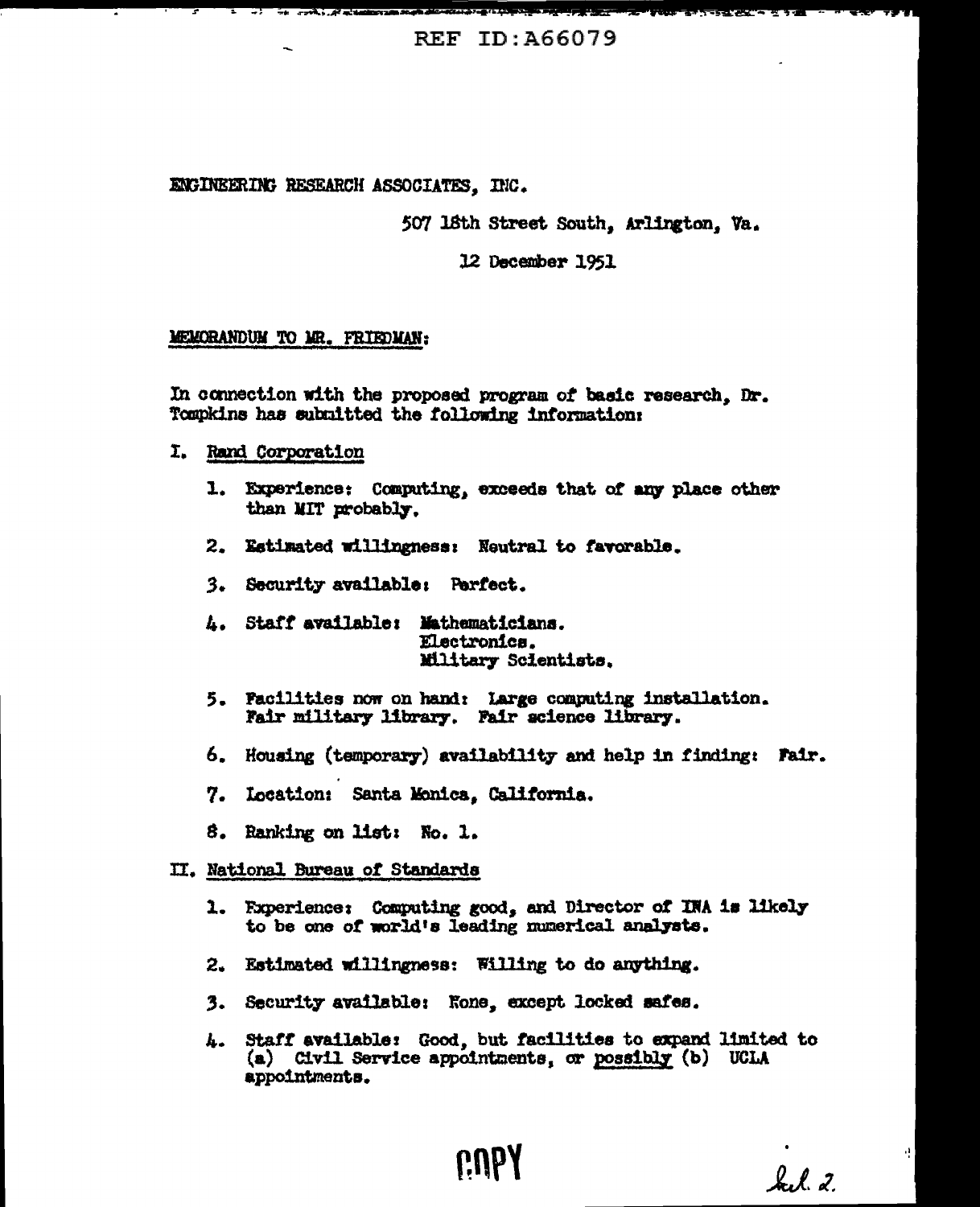# -2-

- 5. Facilities now on hand: 604 & CPC, SWAC not yet functioning. Good math library. Access to UCLA library.
- 6. Housing: Excellent.
- 7. Location: UCLA, Westwood Village, Los Angeles 24. California.
- 8. Ranking on list: No. 2. (Possibly above RAND 1f UCLA cooperates fully.)

# III. Massachusetts Institute of Technology

- 1. Experience: Excellent.
- 2. Estimated willingness: Questionable.
- 3. Security available: Good.
- 4. Staff available: Excellent.
- 5. Pacilities: Large computing installation. Excellent libraries, except military.
- 6. Housing: Probably poor.
- 7. Location: Cambridge, Massachusetts
- 8. Ranking on list: No. 3.

#### IV. Princeton University

- 1. Experience: Excellent.
- 2. Estimated willingness: Neutral to favorable.
- 3. Security available: Good at Forrestal Center.
- 4. Staff available: Superb, but loaded down now with first year activities of Forrestal Center.
- 5. Facilities: Good library four miles from Forrestl Center. No computing equipment now known to opente at Forrestal.
- 6. Housing: Very poor.
- 7. Location: Princeton, New Jersey.
- 8. Ranking on list: No. 4.

# GOPY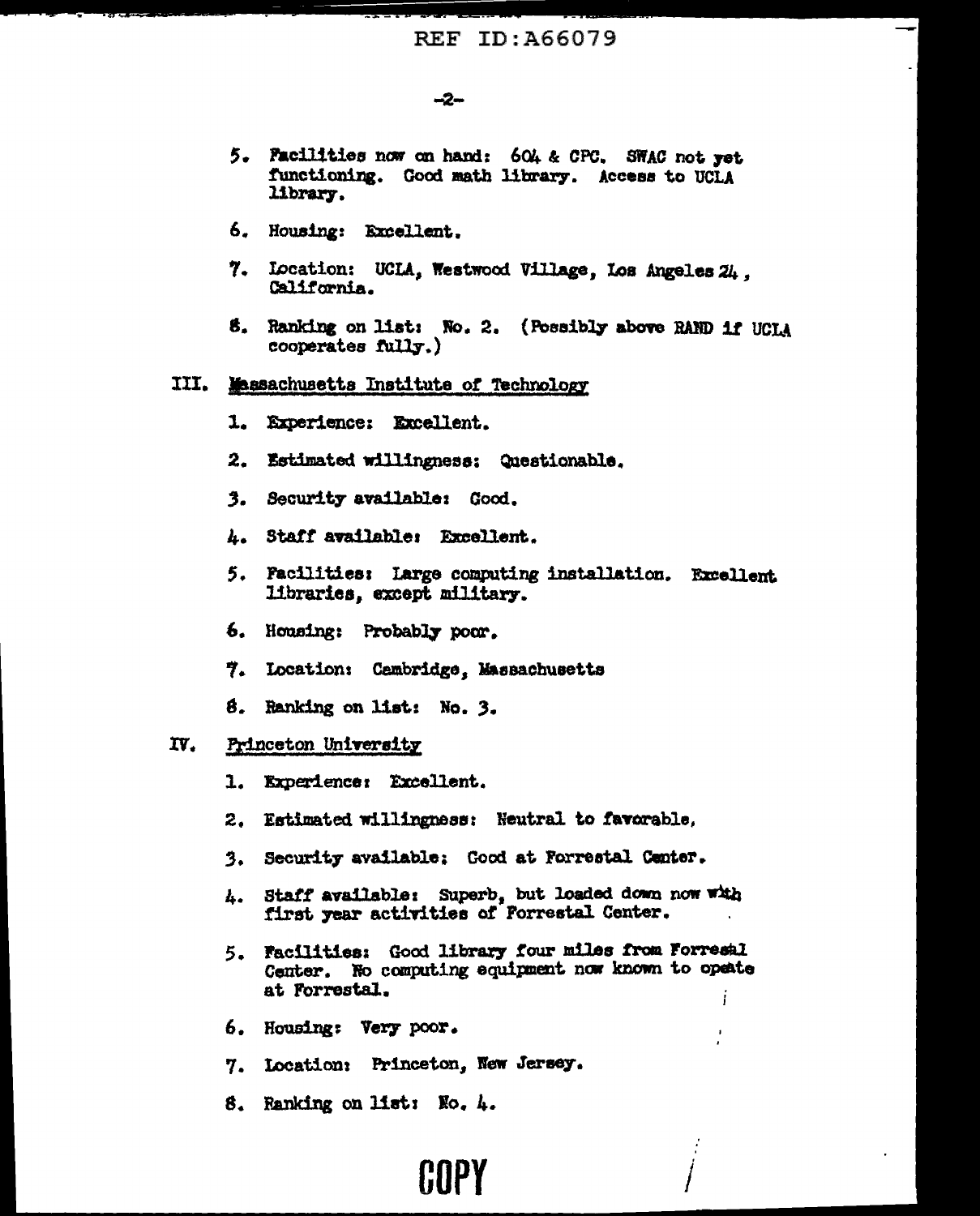- V. **AFSA Contractors** 
	- 1. Raytheon **Big**
	- 2. ERA Medium
	- 3. Reed Research Small

May be able to set up separate facility at some location such as Newport Raval Station. Reed probably willing; others willingness unknown. Unattractive employers; however. Sandia Corporation seems successful.

7I. University of Chicago

> Probably some objections about climate and housing, to using the excellent facilities which might be available.

VII. **Bell Telephone Laboratories** 

> Not recommended by BTL members of SCAG. Probably unwilling.

VIII. The Johns Hopkins University

Probably willing, but they have not been spectacularly successful with either ORO or the ONR communications project.

IX. George Washington University

> Willing, but probably not anxious. No security now available. Facilities on hand poor.

X. Stanford Research Institute

> Probably incompetent. Probably willing. Know next to nothing about them. Friendly with, but not part of Stanford University.

II. American Power Jet

> Certainly interested, but probably completely incompetent. Have some operations research contracts with Army and Navy. Montclair, New Jersey.

XII. Ridenour Research Associates (Approximate name).

COPY

New company. Robertson and von Neumann know Ridenour well. Possibly a good bet. Location probably near Laguna Beach, California.

**HTE:nlb** 

/s/ H. T. Engstrom H. T. Engstron